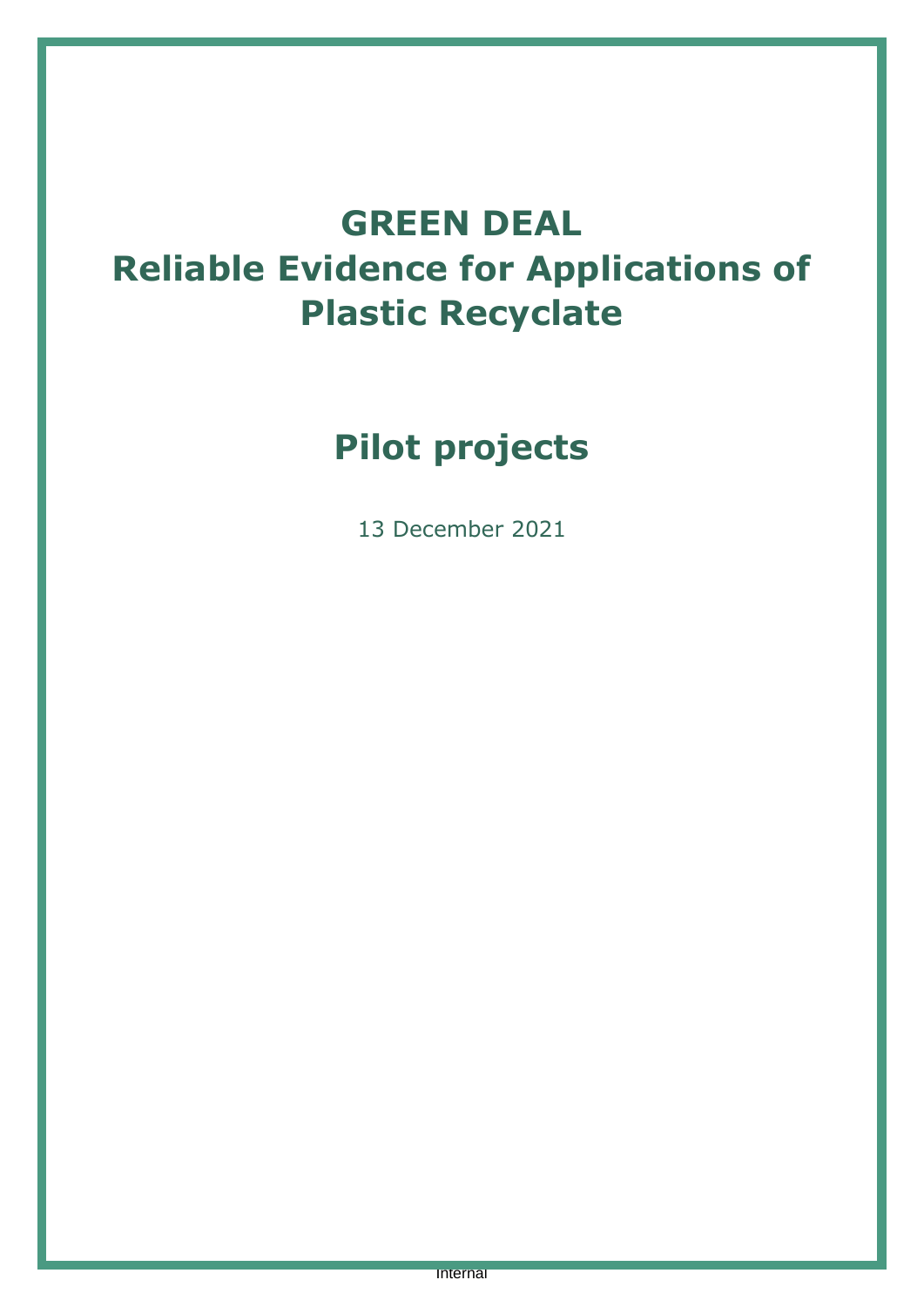# Contents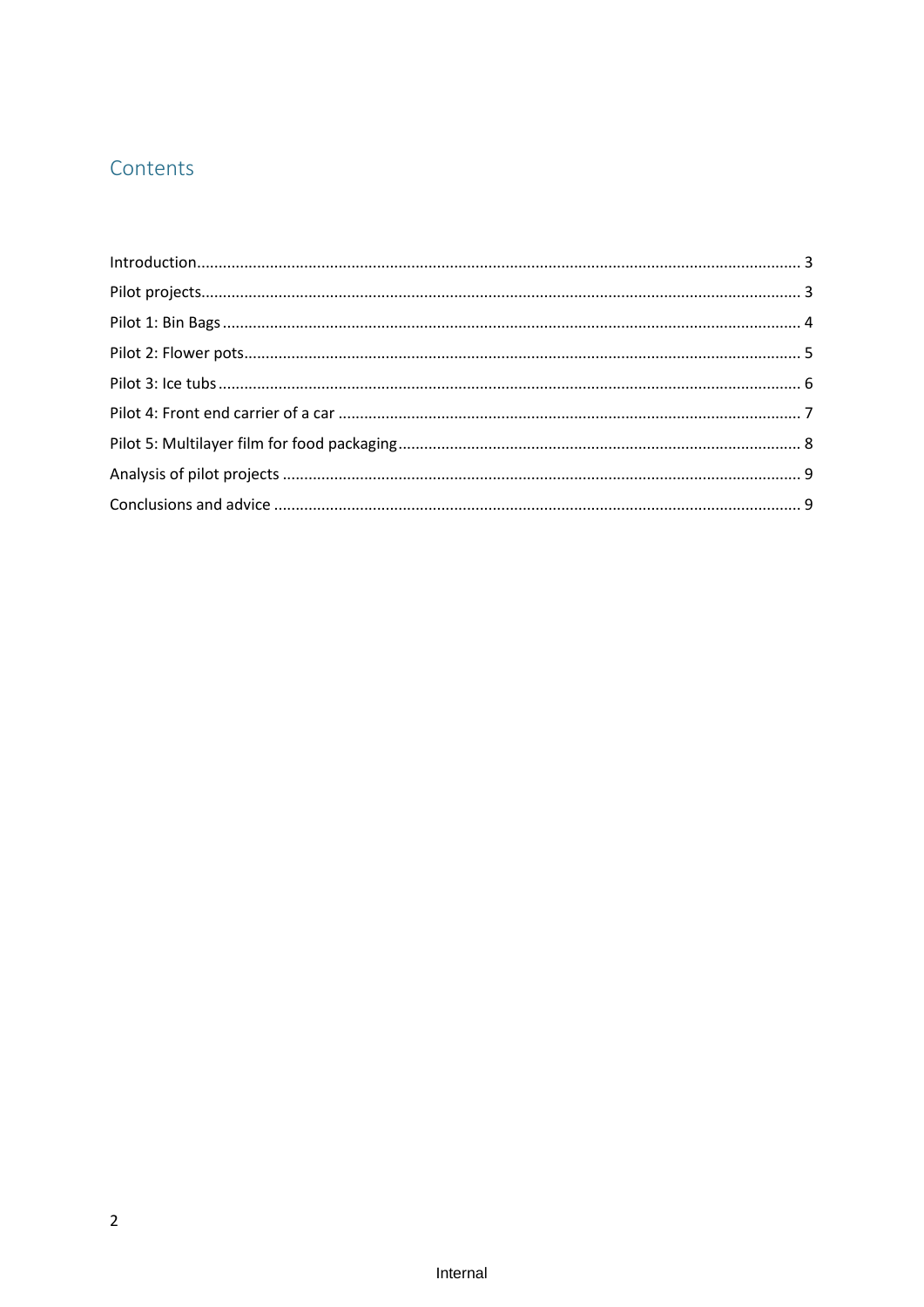## <span id="page-2-0"></span>Introduction

This overview of pilot projects has been prepared in the framework of the Green Deal Reliable evidence for applications of plastic recyclate. This Green Deal has been signed by, among others, the Dutch Minister for the Environment and Housing and the Dutch Minister of Economic Affairs and Climate Policy, NRK, NRK Recycling, PlasticsEurope Netherlands, NEN and a large number of market parties (SABIC, BASF, Morssinkhof-Rymoplast, Philips Electronics and Unilever). The aim of this Green Deal is to develop a methodology to provide transparency on the percentage of recyclate in a semimanufactured or finished product, which can thus be used to give reliable assurance of, or make reliable claims about, the percentage of recyclate in products. Claims may vary for different types of recycling processes, such as mechanical and chemical recycling.

Five pilot projects were conducted with the aim to provide proof of principle (on the volume of recyclate) for third party certification of the recycled content of plastic products, to identify potential hurdles in implementation and to involve certification schemes and gain support for the green deal approach. In these pilots an analysis was made on how companies now deal with the calculation of recycled content, how this is verified and what claims are used.

## <span id="page-2-1"></span>Pilot projects

| <b>Companies</b>                                          | <b>Product</b>                         | <b>Material</b> | <b>Type of recycling</b> |
|-----------------------------------------------------------|----------------------------------------|-----------------|--------------------------|
| Morssinkhof-Plastics, Cedo                                | Bin bags                               | <b>PE</b>       | Mechanical               |
| ELHO, 360 Plastics, Ducor<br>Petrochemicals, KRN, HaZaCom | Flower pots                            | PP              | Mechanical               |
| Plastics Energy, Sabic, Unilever                          | Ice tubs                               | <b>PP</b>       | Chemical                 |
| BASF, Jaguar Land Rover                                   | Front end carrier for a<br>car         | PA              | Chemical                 |
| BASF, Sabic, Südpack, Zur Mühle Gruppe                    | Multi-layer film for<br>food packaging | PA and PE       | Chemical                 |

For each project a short description will be given of the input material, the chain of custody, what voluntary certification systems are used, whether third party independent verification is in place and what claims they currently apply in the business to consumer market.

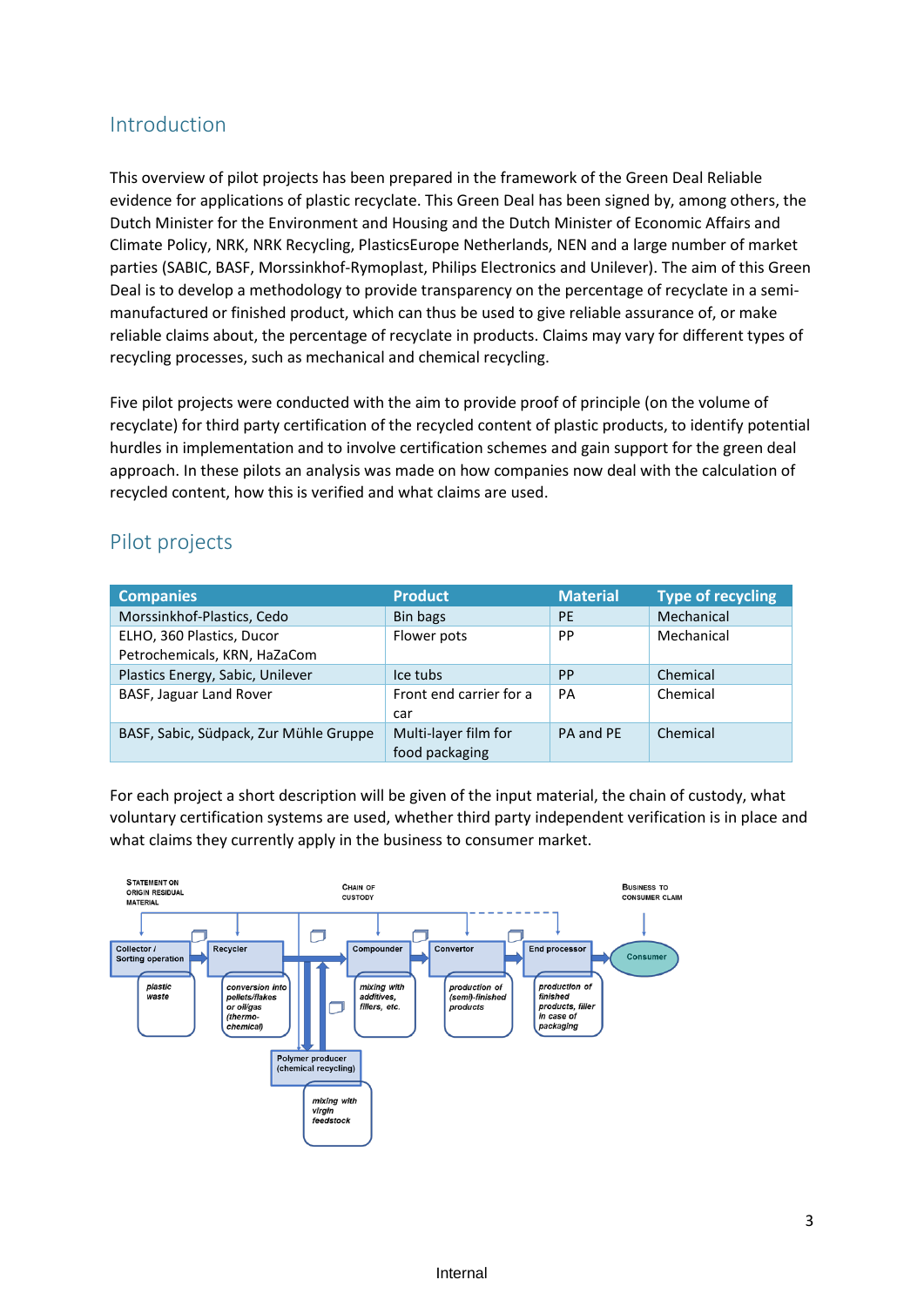#### <span id="page-3-0"></span>Pilot 1: Bin Bags

*Short description:* Morssinkhof-Plastics and Cedo receive plastic waste from a waste collection and sorting company. After recycling this waste into pellets, Cedo converts the pellets into bin bags.

*Origin residual material:* Both companies are certified by EuCertPlast, which guarantees the incoming material procedures and controls. EuCertPlast is a European wide certification aimed at plastic recycling processes. EuCertPlast is the first step of ensuring the quality and origin of recycled material. The certification works according to the European Standard EN 15343:2007.

*Chain of custody:* The chain of custody model used is the controlled blending model. The chain of custody is certified by using the RecyClass Recycled Plastics Traceability Audit Scheme. This scheme assesses the traceability of recycled plastic material throughout all the steps of the value chain, while verifying the origin of the material in product claims. The Scheme is based on a controlled blending model as described in the international standard on the chain of custody (ISO 22095), as well as the European standard on recycled plastics traceability (EN 15343:2007).



*Product claim:*

Rymoplast Poland: - part of the product range is sold under Blauer Engel certificate, which means that the products contain minimal 80% post-consumer recycled content

> - the other bags are put on the market stated that they contain 100% recyclate, with the exception of the masterbatch

Cedo: - Cedo Poland works completely according to the Blauer Engel certificate



The claim on the Romy bags is: 'Made from recycled plastics'.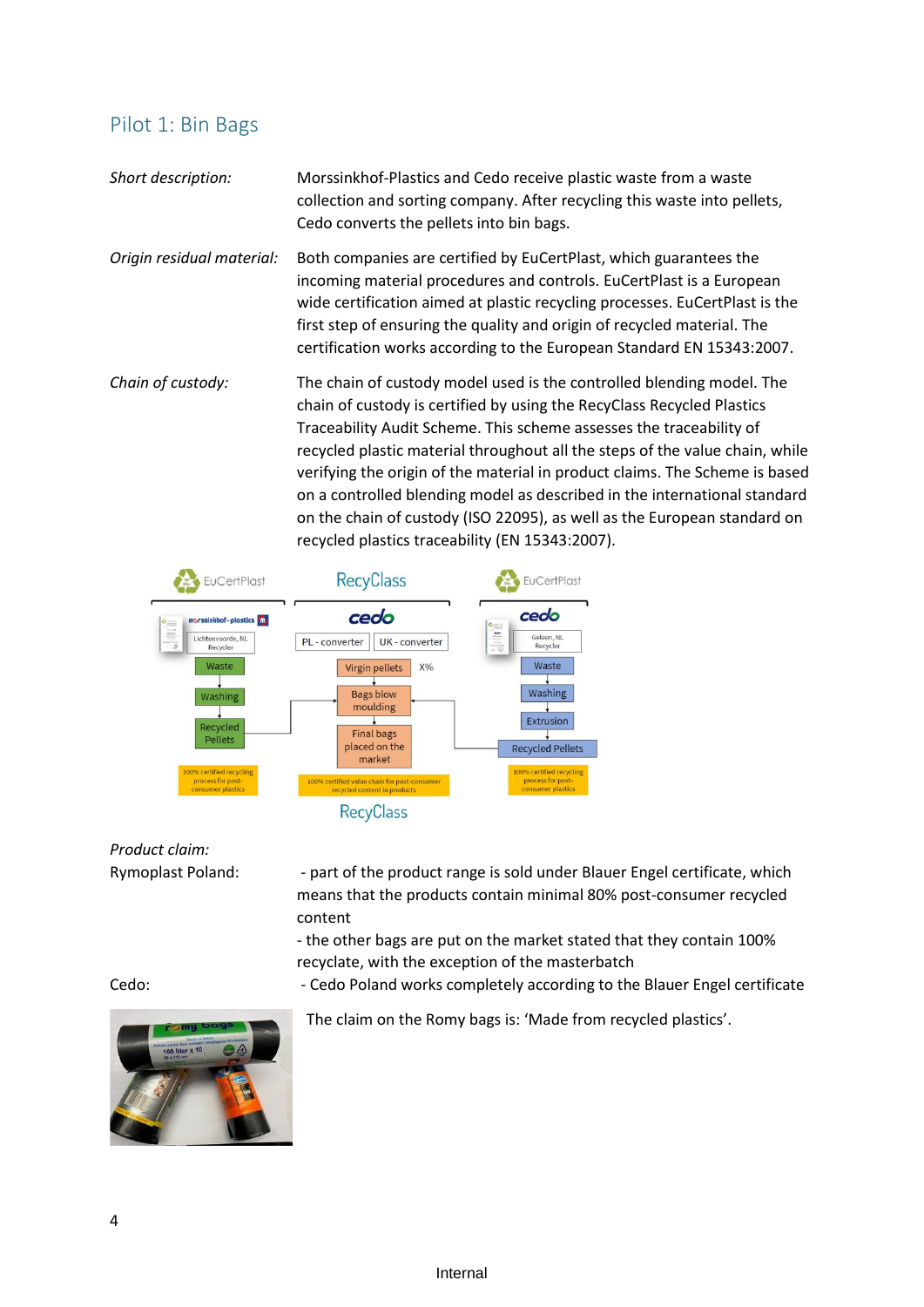#### <span id="page-4-0"></span>Pilot 2: Flower pots

- *Short description:* 360 Plastics uses both pre-consumer and post-consumer PP material to produce flower pots. Ducor Petrochemicals provides scraps (PP material). This material is grinded and washed by KRN and 360 Plastics then produces PP pellets. Hazacom takes care of compounding and regranulating and 360 Plastics blends the regranulates for the customer. ELHO then produces flower pots.
- *Origin residual material:* 360 Plastics is audited on a regular basis by KIWA according to the Covenant for products and processes (2018). Inspections are carried out by KIWA twice a year for 360 Plastics and once a year for KRN and HaZaCom (to safeguard that only PP scraps from Ducor are used). The statement made is that the residual material is PP waste material.
- *Chain of custody:* The chain of custody model used is the controlled blending model. There is no certification system in place that is in line with the international standard on the chain of custody (ISO 22095), and the European standard on recycled plastics traceability (EN 15343:2007). The KIWA Covenant is a first step towards transparency on traceability.



*Product claim:* No claims are made on the product itself. On the website of ELHO the following statement is made: Currently, the majority of our flower pots are made from recycled material.

> The Kiwa logo claims 100% recyclate of upcycled PP waste material. Upcycling is defined in the covenant on request of 360 Plastics.



\* The beauty of waste: discover our new collection Waste. Sheer beauty! We use recycled plastic to create beautiful designer pots. Green up your garden with our new fuente collection

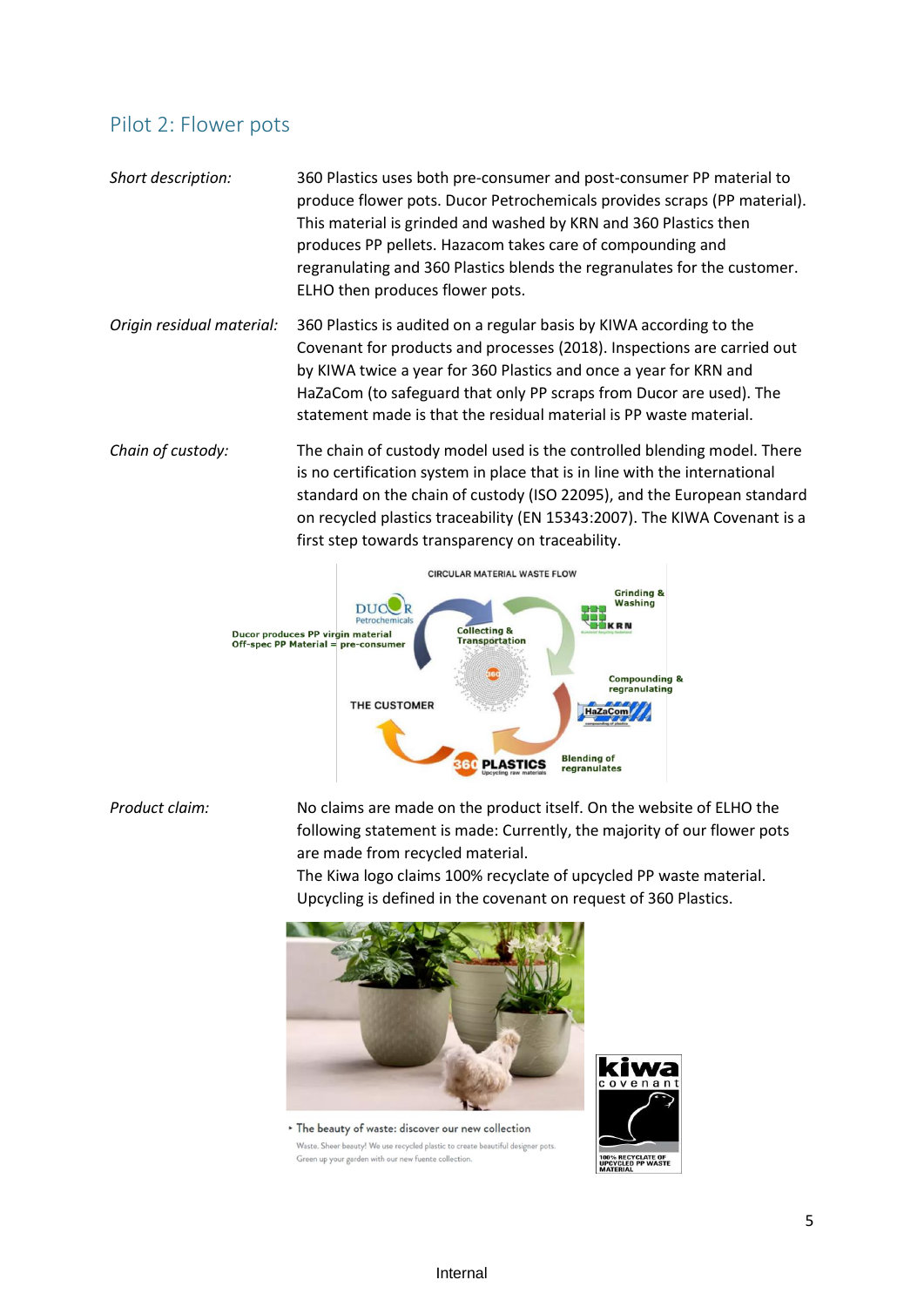### <span id="page-5-0"></span>Pilot 3: Ice tubs

| Short description: | Mixed plastic waste is converted into pyrolysis oil by Plastics Energy. This |
|--------------------|------------------------------------------------------------------------------|
|                    | oil is then hydrotreated by Sabic. After that, the oil is mixed with virgin  |
|                    | naphtha and fed to a naphtha cracker, that produces amongst other            |
|                    | products ethylene and propylene. The propylene is used to make PP            |
|                    | which is then converted to ice tubs that are filled and sold by Unilever.    |
|                    |                                                                              |

*Origin residual material:* The supply chain is certified by ISCC PLUS. Although the waste collector/sorter is not certified by this scheme, they must prove that the residual material has reached the end of its intended life cycle by relevant documentation. For example, the point of origin holds appropriate licenses and permits to act as a legal waste management company or is an entity that generates recovered material as defined in ISO 14021:2016.

*Chain of custody:* The chain of custody model used is mass balance with free allocation. The chain of custody is certified by ISCC PLUS, starting at Plastic Energy until the convertors working for Unilever.



*Product claim:* On product: Magnum uses recycled plastics.

Supporting information is provided by the Unilever website. Sabic refers to the recycled plastics as 'circular plastics'

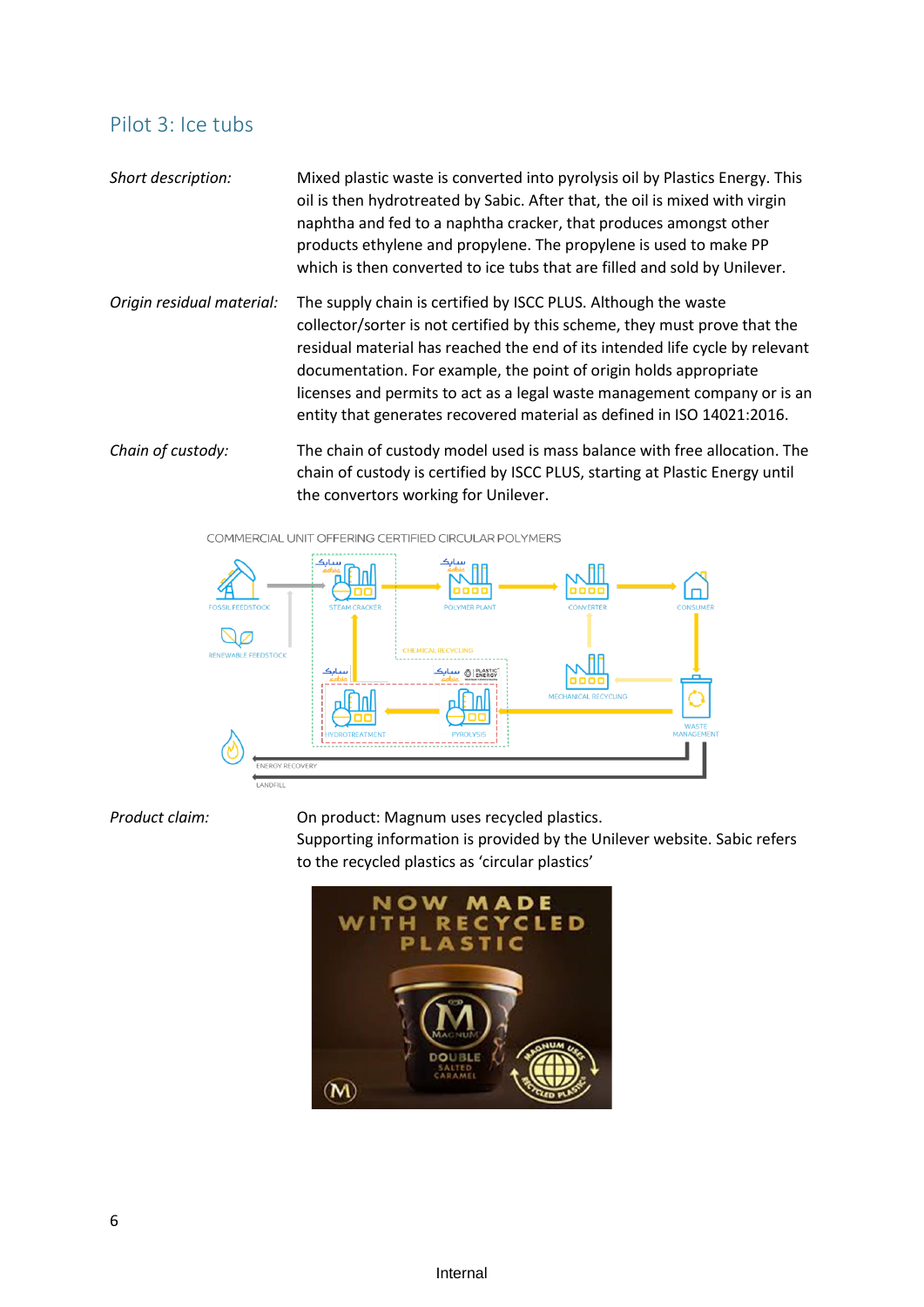# <span id="page-6-0"></span>Pilot 4: Front end carrier of a car

| Short description:        | Mixed plastic waste from households is converted into pyrolysis oil. This<br>secondary oil then enters BASF's<br>production chain as a substitute for fossil raw materials. Several products<br>are produced, amongst others polyamide.                                                                                                                                        |
|---------------------------|--------------------------------------------------------------------------------------------------------------------------------------------------------------------------------------------------------------------------------------------------------------------------------------------------------------------------------------------------------------------------------|
| Origin residual material: | The principles for the documentation of the waste nature of the raw<br>materials used have been certified by the Ecoloop certification system.                                                                                                                                                                                                                                 |
| Chain of custody:         | The chain of custody model used is mass balance with certified auto-<br>consumption exempt allocation. BASF's mass balance approach certified<br>by Ecoloop. The Ecoloop certification system itself operates by making use<br>of relevant elements of various standards: EN ISO 14021:2016, TÜV SÜD<br>CMS 71, EuCertPlast and RAL UZ 30a. It is a certification of products. |



*Product claim:* On product: No claim has been developed for this product.



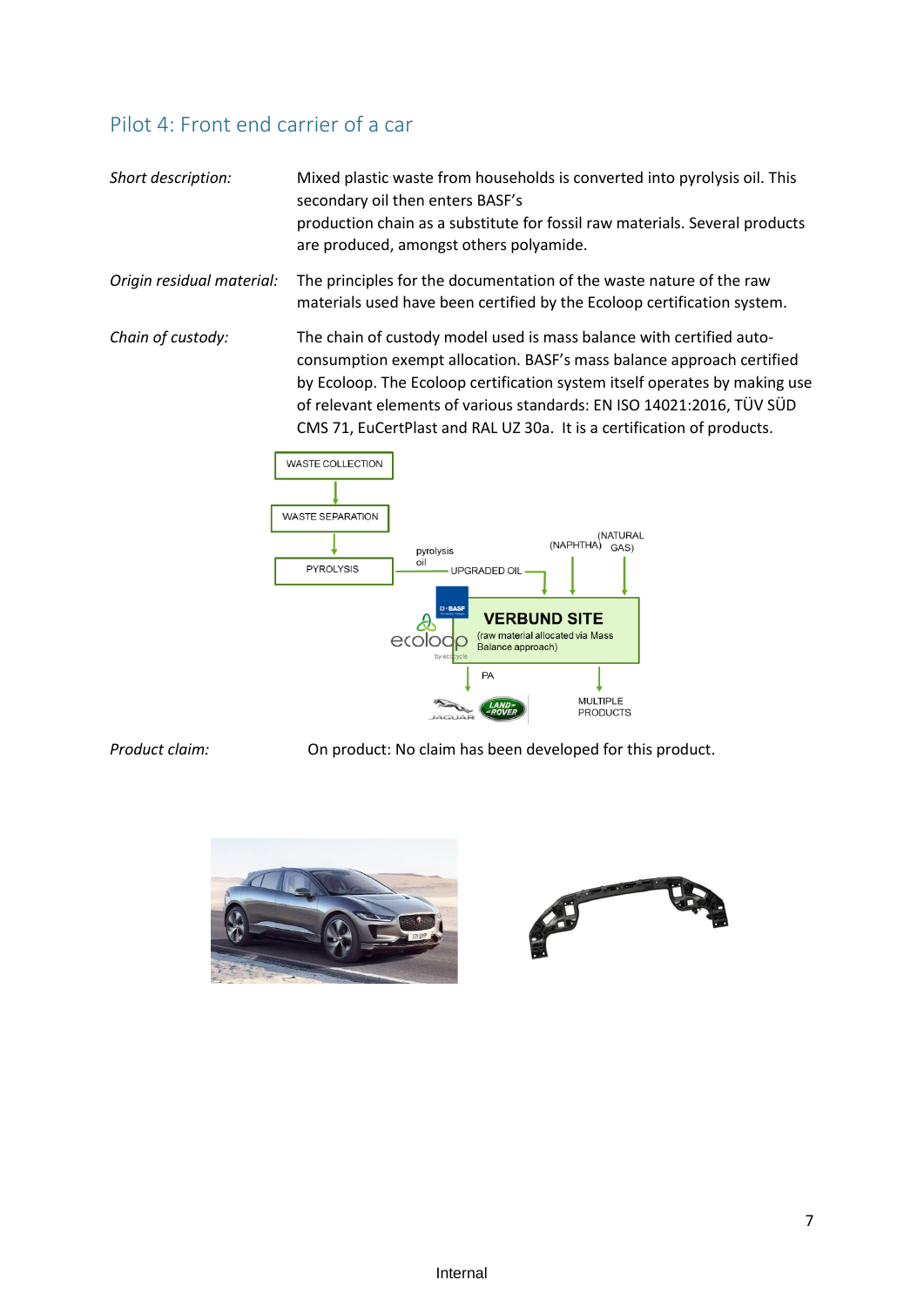# <span id="page-7-0"></span>Pilot 5: Multilayer film for food packaging

*Short description:* Mixed plastic waste from households is converted into pyrolysis oil. This secondary oil then enters BASF's production chain as a substitute for fossil raw materials. Several products are produced, amongst others polyamide. The same type of supply chain can be described for PE produced by Sabic. This PE has also been produced from mixing pyrolysis oil made from mixed plastic waste with naphtha in a naphtha cracker. Südpack produces a multilayer packaging from BASF's PA and Sabic's PE. The Zur Mühle Group uses the packaging for poultry sausage. *Origin residual material:* See pilot 3 (Sabic) and pilot 4 (BASF) for statements on the residual material (certified respectively by ISCC PLUS and Ecoloop). *Chain of custody:* The chain of custody model used is mass balance with certified auto-

consumption exempt allocation. Sabic is ISCC PLUS certified to produce recycled PE (see pilot 3). BASF's and Südpack's mass balance approach are certified by Ecoloop (see pilot 4).



*Product claim:* "We pack in a sustainable way. Gutfried uses an innovative recycling technique. Scan the QR code- to find out more". More background information is presented in a short YouTube film, that explains the chemical recycling process and mass balance approach. It states that 2/3 of the plastics needed for the packaging come from chemical recycling.



8